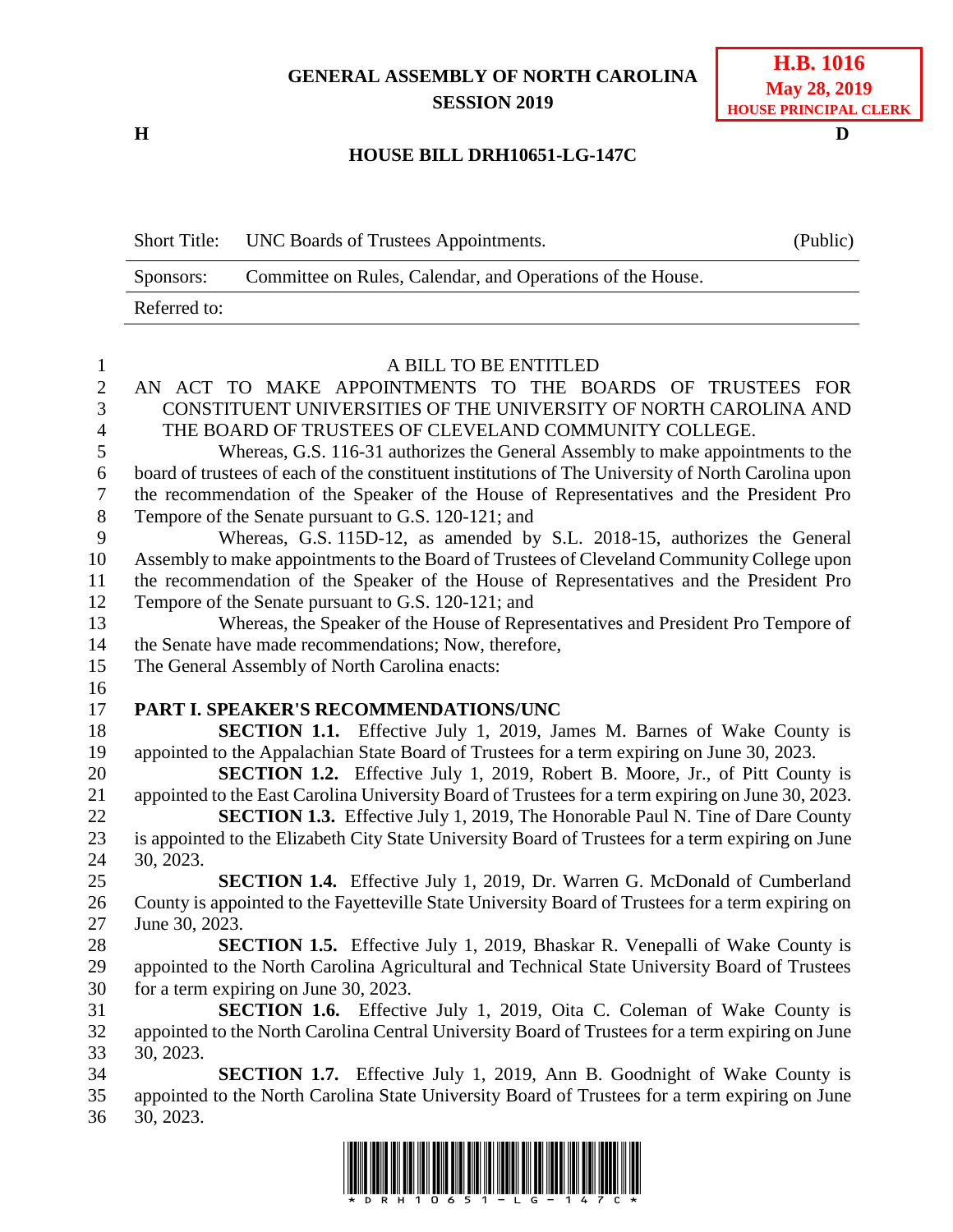|                  | <b>General Assembly Of North Carolina</b><br><b>Session 2019</b>                                                                                                                        |
|------------------|-----------------------------------------------------------------------------------------------------------------------------------------------------------------------------------------|
| $\mathbf{1}$     | <b>SECTION 1.8.</b> Effective July 1, 2019, The Honorable Wilma M. Sherrill of                                                                                                          |
| $\overline{c}$   | Buncombe County is appointed to the University of North Carolina at Asheville Board of                                                                                                  |
| 3                | Trustees for a term expiring on June 30, 2023.                                                                                                                                          |
| $\overline{4}$   | <b>SECTION 1.9.</b> Effective July 1, 2019, Carlos E. Sanchez of Mecklenburg County is                                                                                                  |
| 5                | appointed to the University of North Carolina at Charlotte Board of Trustees for a term expiring                                                                                        |
| 6                | on June 30, 2023.                                                                                                                                                                       |
| $\boldsymbol{7}$ | <b>SECTION 1.10.</b> Effective July 1, 2019, Ralph W. Meekins, Sr., of Cleveland County                                                                                                 |
| $8\,$            | is appointed to the University of North Carolina at Chapel Hill Board of Trustees for a term                                                                                            |
| 9                | expiring on June 30, 2023.                                                                                                                                                              |
| 10               | <b>SECTION 1.11.</b> Effective July 1, 2019, Betsy S. Oakley of Guilford County is                                                                                                      |
| 11               | appointed to the University of North Carolina at Greensboro Board of Trustees for a term                                                                                                |
| 12               | expiring on June 30, 2023.                                                                                                                                                              |
| 13               | SECTION 1.12. Effective July 1, 2019, Edward K. Brooks of Robeson County is                                                                                                             |
| 14               | appointed to the University of North Carolina at Pembroke Board of Trustees for a term expiring                                                                                         |
| 15               | on June 30, 2023.                                                                                                                                                                       |
| 16               | <b>SECTION 1.13.</b> Effective July 1, 2019, Haywood Edwin "Woody" White, III, of                                                                                                       |
| 17               | New Hanover County is appointed to the University of North Carolina at Wilmington Board of                                                                                              |
| 18               | Trustees for a term expiring on June 30, 2023.                                                                                                                                          |
| 19               | <b>SECTION 1.14.</b> Effective July 1, 2019, J. Phillip Horne of Pitt County is appointed                                                                                               |
| 20               | to the University of North Carolina School of the Arts Board of Trustees for a term expiring on                                                                                         |
| 21               | June 30, 2023.                                                                                                                                                                          |
| 22               | <b>SECTION 1.15.</b> Effective July 1, 2019, Timothy W. Haskett of Cleveland County                                                                                                     |
| 23               | is appointed to the Western Carolina University Board of Trustees for a term expiring on June                                                                                           |
| 24               | 30, 2023.                                                                                                                                                                               |
| 25               | <b>SECTION 1.16.</b> Effective July 1, 2019, Brent D. Moore of Guilford County is                                                                                                       |
| 26               | appointed to the Winston-Salem State University Board of Trustees for a term expiring on                                                                                                |
| 27               | November 30, 2023.                                                                                                                                                                      |
| 28               |                                                                                                                                                                                         |
| 29<br>30         | PART II. PRESIDENT PRO TEMPORE'S RECOMMENDATIONS/UNC                                                                                                                                    |
| 31               | <b>SECTION 2.1.</b> Effective July 1, 2019, Kimberly M. Shepherd of Ashe County is                                                                                                      |
| 32               | appointed to the Appalachian State University Board of Trustees for a term expiring on June 30,<br>2023.                                                                                |
| 33               |                                                                                                                                                                                         |
|                  | <b>SECTION 2.2.</b> Effective July 1, 2019, Jan King Robinson of Pasquotank County is<br>appointed to the Elizabeth City State University Board of Trustees for a term expiring on June |
| 34<br>35         | 30, 2023.                                                                                                                                                                               |
| 36               | <b>SECTION 2.3.</b> Effective July 1, 2019, Harley Allen, Jr., of Cumberland County is                                                                                                  |
| 37               | reappointed to the Fayetteville State University Board of Trustees for a term expiring on June                                                                                          |
| 38               | 30, 2023.                                                                                                                                                                               |
| 39               | <b>SECTION 2.4.</b> Effective July 1, 2019, Mark Copeland of Dallas County, Texas is                                                                                                    |
| 40               | appointed to the North Carolina Agricultural and Technical State University Board of Trustees                                                                                           |
| 41               | for a term expiring on June 30, 2023.                                                                                                                                                   |
| 42               | <b>SECTION 2.5.</b> Effective July 1, 2019, Roderick Allison of Granville County is                                                                                                     |
| 43               | appointed to the North Carolina Central University Board of Trustees for a term expiring on June                                                                                        |
| 44               | 30, 2023.                                                                                                                                                                               |
| 45               | <b>SECTION 2.6.</b> Effective July 1, 2019, James Clark of Guilford County is appointed                                                                                                 |
| 46               | to the North Carolina State University Board of Trustees for a term expiring on June 30, 2023.                                                                                          |
| 47               | <b>SECTION 2.7.</b> Effective July 1, 2019, Peter Heckman of Buncombe County is                                                                                                         |
| 48               | appointed to the University of North Carolina at Asheville Board of Trustees for a term expiring                                                                                        |
| 49               | on June 30, 2023.                                                                                                                                                                       |